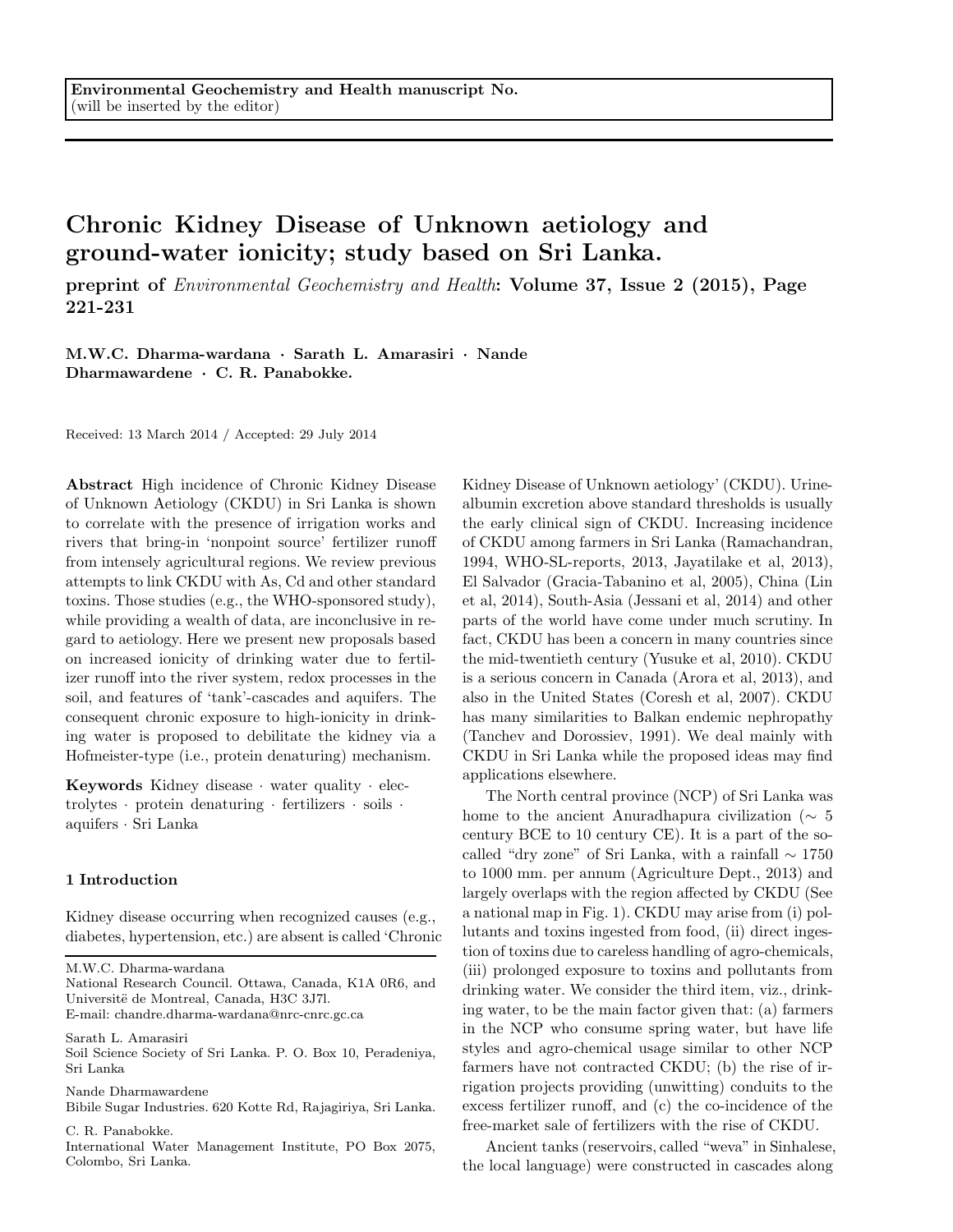

Fig. 1 The national distribution of CKDU (patients/district) in relation to river basins.

river tributaries, and village drinking wells depended on the water table of the tanks that feed the regolith aquifer system of the region (Panabokke, 2007). However, after the eradication of malaria in the NCP, rapidly growing populations spread into rural areas. Their drinking water is obtained from recent irrigation projects, from shallow or deep-bored wells. Today, over 15% of the NCP residents are stricken with CKDU. We review existing studies on CKDU, including the worldhealth-organization (WHO) study (WHO-SL-reports, 2013, Jayatilake et al, 2013). This establishes the background for our new proposals for the origin of CKDU made in this study. We propose that prolonged consumption of drinking water with high ionicity affects the kidney membrane adversely, e.g., by Hofmeister and other electrolytic mechanisms. The nature of the NCP drinking water, phosphates in reservoirs due to fertilizer runoff, regolith-fed drinking-water wells, the tank cascades and river basins etc., are discussed.

#### 2 Commonly suggested explanations of CKDU

Early studies of chronic kidney disease looked for known nephrotoxins using limited chemical analysis of fertilizers, water, soil, food stuffs and bio-samples of patients. The accuracy of the available analytical equipment was inadequate (Mubarak, 2011), since WHO's maximumallowed limits (MALs) for As, Cd, Pb etc., are in parts per billion. Some of these studies emphasized the hardness of NCP water as enhancing the effect of nephrotoxins although hardwater is known to act protectively in precipitating out common toxins (Gray, 2007). Genetic risk factors have also been proposed (Nanayakkara et al, 2014) as chemical analytical data for 18 metals show no enhanced levels of nephrotoxins.

## 2.1 Fluoride

Fluoride, (or fluoride conjointly with aluminum from cooking utensils) has been proposed as a cause of CKDU (Illeperuma et al, 2009, Illeperuma, 2011, Kulatunga and Illeperuma, 2013). However, other areas in Sri Lanka with high fluoride levels in the drinking water (e.g., Ampara, Huruluweva, Monaragala and Wellawaya) where similar Al-utensils are used, show no significant CKDU. Meda-wachchiya and Pulmoddai have similar amounts of Al and F (Wasana et al, 2012), but Pulmoddai has no CKDU unlike Meda-wachchiya. Hence, even if CKDU incidence overlaps the presence of fluoride, the presence of fluoride does not imply CKDU.

Studies of water samples from the Rift valley in Ethiopia (Clemens et al, 2003) found that 33% of the samples had high fluoride content. However, no associated CKDU was noted. The WHO study (Jayatilake et al, 2013) in Sri Lanka reports normal levels of serum aluminum in subjects with CKDU, suggesting no correlation with Al. The reported aluminum-leaching experiment (Illeperuma et al, 2009) used control samples containing  $\mathrm{Na}^+$  and  $\mathrm{F}^-$  ions only, but not water typical of the NCP, and hence is inconclusive. Calcium, common in NCP water  $(17-115 \text{ mg of } Ca/l)$ , would form insoluble CaF<sub>2</sub> (solubility,  $\sim$ 2 ppm), inhibiting fluoride uptake. In our view, F<sup>−</sup> may contribute to CKDU by its high rank in the Hofmeister series for denaturing proteins (of the kidney membrane; see section 4).

# 2.2 Cadmium.

According to WHO guides for drinking water (Thompson et al, 2007), "Concentrations of cadmium in water are only likely to be of health concern in environments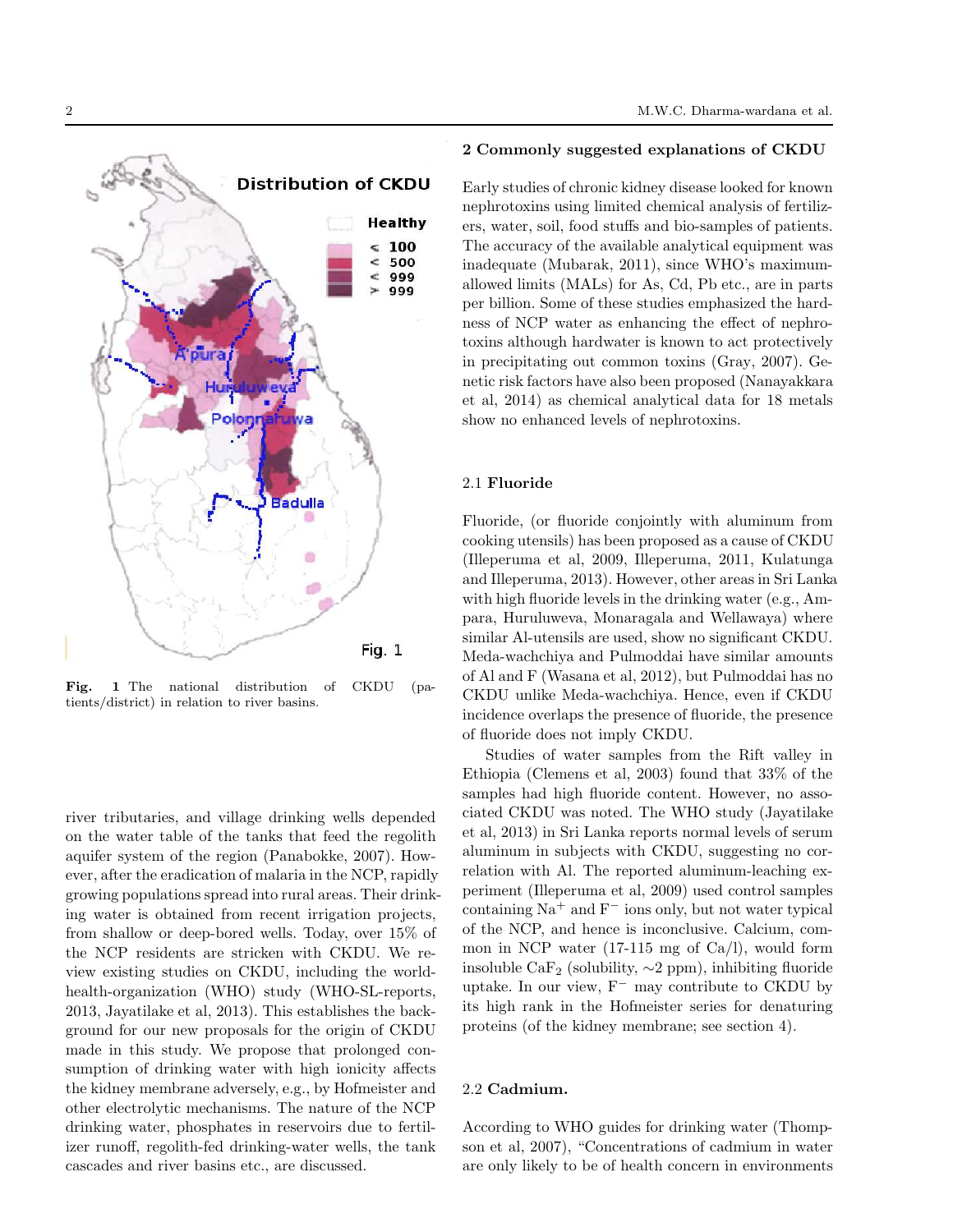where pH is less than 4.5", thus ruling out the Cd hypothesis, since NCP drinking water is not acidic. Nevertheless, Cadmium has been proposed as a cause of CKDU (Bandara et al, 2008, Wanigasuriya et al, 2011, Jayatilake et al, 2013). Bandara et al. claimed elevated levels of Cd in rice and fish. They reported Cd, Fe and Pb in five reservoirs in the high-CKDU areas. However, these results have been disputed (Chandrajith et al, 2011, Jayatilake et al, 2013, Subasinghe et al, 2012). Similarly, in a multi-variate study (Paranagama et al, 2012) from the RMIT University (Melbourne), Cd was found below the WHO-MAL of 0.005 mg/l, suggesting no role for Cd in causing CKDU in Sri Lanka.

# 2.3 Arsenic.

Kidney disease in Bangladesh is caused directly by arsenic poisoning of tube-wells (BGS, 2001). Several Kelaniya - University researchers (Jayasumana et al, 2011, 2013) proposed that arsenic (claimed to be present in fertilizers) acted in consort with hard water to cause CKDU. The main supporting evidence was biopsy data of CKDU patients showing elevated arsenic levels. However, the water analysis of the WHO study, amd independent work (Chandrajith et al, 2011, Nanayakkara et al, 2014) do not find elevated As in soil or water. Hence the biopsy data merely prove that traces of As (as found in most environments) are not flushed out but bio-accumulated by CKDU patients (since they have poor kidney function).

The claim (Jayasumana et al, 2013) that 'no reported work is available to indicate the presence of arsenic in the bedrocks of Sri Lanka', is untenable since Sri Lanka's phosphate deposits (e.g., at Eppawela) contain arsenic (e.g., 23-27 ppm of arsenic, i.e.,  $\mu$ g/g of ore, in Eppawela (Gunawardane, 1987)). Water hardness, and traces of As are naturally present in most areas in Sri Lanka. Many agricultural hard-water areas are free of CKDU. Furthermore, according to Gray, "It is also a general rule that the toxicity of pollutants and contaminants is significantly less in hard water than in soft water" (Gray, 2007, p. 207). Hence, contrary to the claims of the Kelaniya researchers, hardness in water  $\left($  <170 mg/l) is a desirable property.

## 2.4 Glyphosate.

Recently, Jayasumana et al. (see ITFG, 2014) proposed that glyphosate, N-(phosphonomethy)-glycine, a common herbicide ("Roundup") valued for its relative nontoxicity to animals, causes CKDU. The acute oral LD50 in the rat is  $5.6 \text{ g/kg}$  (TOXINET, 1992). Surprisingly, Jayasumana et al. invoke hard water to render glyphosate nephrotoxic, while also admitting its conversion to a solid complex of Mg, Ca, As and other ions. The solid forms, known for decades (Smith and Raymond, 1988)), are even less toxic, highly insoluble and hardly absorbed by organisms (Vereecken, 2005, Thelen and Jackson, 1995). Thus the glyphosate aetiology of CKDU should anti-correlate with water hardness, although Jaysasumana et al. claim the opposite. The ethoxylated adjuvants included in glyphosate formulations are sometimes more toxic than glyphosate itself;

US regulations warn that prolonged consumption of water containing glyphosate over the MAL i.e., > 700 ppb, may impair kidney or reproductive health (USepa, 2013). The flourishing aquatic weeds in the NCP of Sri Lanka show that no significant glyphosate is present in that water. Similarly, urine analysis of patients in the NCP have not shown the presence of glyphosate (see Jayatilake et al, 2013) or metals claimed needed to from glyphosate complexes (Nanayakkara et al, 2014). Glyphosate is destroyed by the stomach's acidity (pH  $\sim$  1-2), and by gut micro-organisms (Vereecken, 2005).

but this has not been the main focus of these claims.

The time evolution of glyphosate residues in farmers has been studied extensively. In a well-known study (Acquavella et al, 2004), urine samples from farmers in South Carolina and Minnesota had a mean glyphosate level of 3 ppb, with higher values in farmers who used no gloves, at a maximum of 233 ppb. The US-MAL (700 ppb) in drinking water, compared with the above measured residues implies that ingestion is inconsequential. No definitive evidence for CKDU arising from glyphosate has so far been presented, even in using larger dosages.

#### 3 The WHO Study.

In 2010 the WHO sponsored an important study on CKDU in Sri Lanka (WHO-SL-reports, 2013, Jayatilake et al, 2013). Their report presented (a) a standard definition of CKDU; (b) bench-mark analytical studies of bio-samples, water, soil, and selected food stuffs, with parts per billion accuracy; (c) the population prevalence of the disease; (d ) no conclusions about aetiology.

## 3.1 Definitive conclusions of the WHO report.

1. There are elevated levels of cadmium in urine, arsenic in the hair of CKDU patients, but "no significant difference in urine-arsenic and lead ... in CKDu cases compared to controls', ..96.5 % had glyphosate levels below MALs."  $(n.b.,$  the report uses the acronym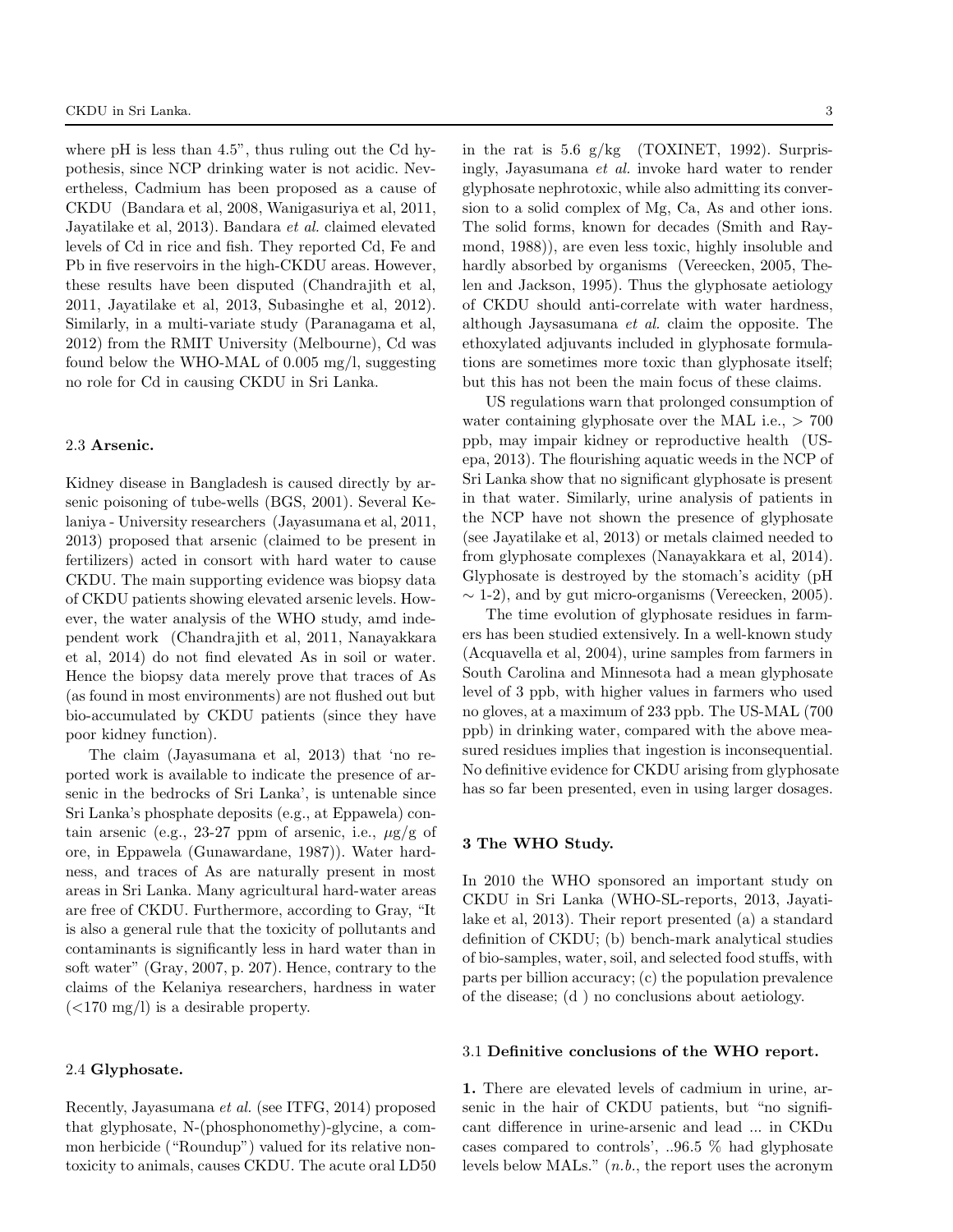'CKDu' where as we use CKDU).

2. The WHO study (Jayatilake et al, 2013) using 234 water samples concluded that "Levels of cadmium, lead and uranium in sources of drinking water (see Figure 4 of the report) used by individuals with CKDu  $(n =$ 99) were within normal limits.... samples from wells, ... irrigation canals, ... , had normal arsenic, cadmium and lead levels".

Pollutant-testing is critically dependent on samplehandling (SH) methods. Poor SH leads to sample contamination and data scatter. The low toxin levels and the reported low data scatter favour confidence in the WHO-results. However, since the quality of water is highly seasonal (e.g., see Table 1), the relevant samplecollection history should have been presented.

The WHO study did not report on  $Cl^-$ ,  $NO_3^-$ ,  $CO_3^{2-}$ ,  $SO_4^{2-}$ ,  $PO_4^{3-}$ ,  $K^+$ ,  $Ca^{2+}$ ,  $NH_4^+$  and other commonly occurring ions, as these are usually not regarded as nephrotoxic.

Although low birth-weight, nephron number and kidney disease have been correlated (Luyckx and Brenner, 2005), this has not been considered in the WHO and any other studies, even though malnutrition is common in the NCP. This is a possible aetiology for CKDU and could be mistaken as a genetic correlation.

Furthermore, the validity of the widely used publicly available data (e.g., Fig. 1) and other alternative data on the incidence of CKDU has not been critically examined against hospital records in the WHO-study.

#### 4 Nephrotoxicity of strong electrolytes.

The kidney needs 'good' drinking water (Thompson et al, 2007, CEA-SL, 2013, US-epa, 2013). We consider the prolonged exposure of the kidney to many ionic species, all below MALs, but adding to a high ionicity. Such exposure is termed 'chronic exposure'. We suggest that chronic exposure leads to CKDU, noting recent claims that CKDU in Sri Lanka is associated with tubulointerstitial damage (Nanayakkara et al, 2014).

Ions have the capacity to denature proteins in cell membranes. The well-known Hofmeister (Baldwin, 1996) "salting-out" occurs at higher concentrations, but the effect occurs at the molecular level, and accumulates statistically over time, even at low concentrations.

The filtration membrane of the nephron is made up of the endothelium, the 'basement membrane', and the outer epithelium. Ions and molecules being filtered out of the blood pass through fenestrae in the endothelium, and across the basement membrane (a network of proteins). Negatively charged proteoglycans in the pore regions control filtrant movement through elec-

trostatic action. The podocytes on the outer epithelium actively intervene by synthesizing and manipulating proteins that arch filtration slits, using up adenosine triphosphate (ATP). The filtration concentrates filtrants, working against a gradient and an osmotic pressure. Part of this pressure is provided by the blood, and fine-tuned by in situ degrading of ATP. Hence these processes are affected by ions in the medium in accordance with their Hofmeister activity as well as electrolytic activity. Furthermore, the epithelial- to- mesenchymal transition that generates fibrosis is known to involve electrolyte-sensitive phosphorylation steps.

When the filtration membrane is impaired by high load and mechanisms causing protein denaturing, the pore size in the membrane is not maintained, and protein molecules pass into the urine. Toxins are not filtered out and accumulate in the body. High osmolarity (high pressure) in the glomerular capillaries progressively damages the filtration membrane. Negatively charged proteoglycans may also be affected by higher concentrations of cations. Interestingly, K<sup>+</sup> and  $PO_4^{3-}$ are the main ions found in the intracellular fluid and in water with fertilizer runoff.

Among the effects of increased ionicity are (i) the depletion of water molecules near the kidney membrane, (ii) changes in water activity and ion activity, (iii) osmotic activity, (iv) hydrophobic interactions. Hofmeister ranked the ions by their capacity to denature proteins. The ranking is protein specific, but a 'typical' Hofmeister series is:

Cations:  $NH_4^+ > K^+ > Na^+ > Mg^{2+} > Ca^{2+};$  Anions:  $F^- > H_2PO_4^2 \geq SO_4^{2-} > HCO_3^- > Cl^- > NO_3^- >.$ 

The ionic content of the water, and enzyme systems control the folding and unfolding of proteins. Solutes contributed by fertilizer runoff (e.g, K<sup>+</sup>, HPO<sup>2-</sup>, NH<sup>+</sup><sub>4</sub> ion and even urea) have a high rank in the Hofmeister series. Similarly, among anions, fluorides, phosphates and sulphates are the most active in protein denaturing, while nitrates are least effective. Hence the chronic exposure of the kidney membrane to Hofmeister-active ions may be very relevant to the onset of CKDU. The electrical conductivity (EC) correlates with the total dissolved ionic content and the protein denaturing capacity of electrolytes, but EC itself does not adequately weight the ions in conformity with Hofmeister activity.

While ionic mixtures have not been studied, specific solutes acting individually on the kidney, e.g., high NaCl, high phosphate or acid-base imbalance, serum Cl<sup>−</sup>, etc., have been studied (Zhang et al, 2013). Similarly, the electrolyte and acid-base disorders in CKDU are well documented (Alczar Arroyo, Nefrologia). High phosphate levels cause hyper-phosphatemia (Thatte et al, 1995). The needed phosphate levels are rarely found in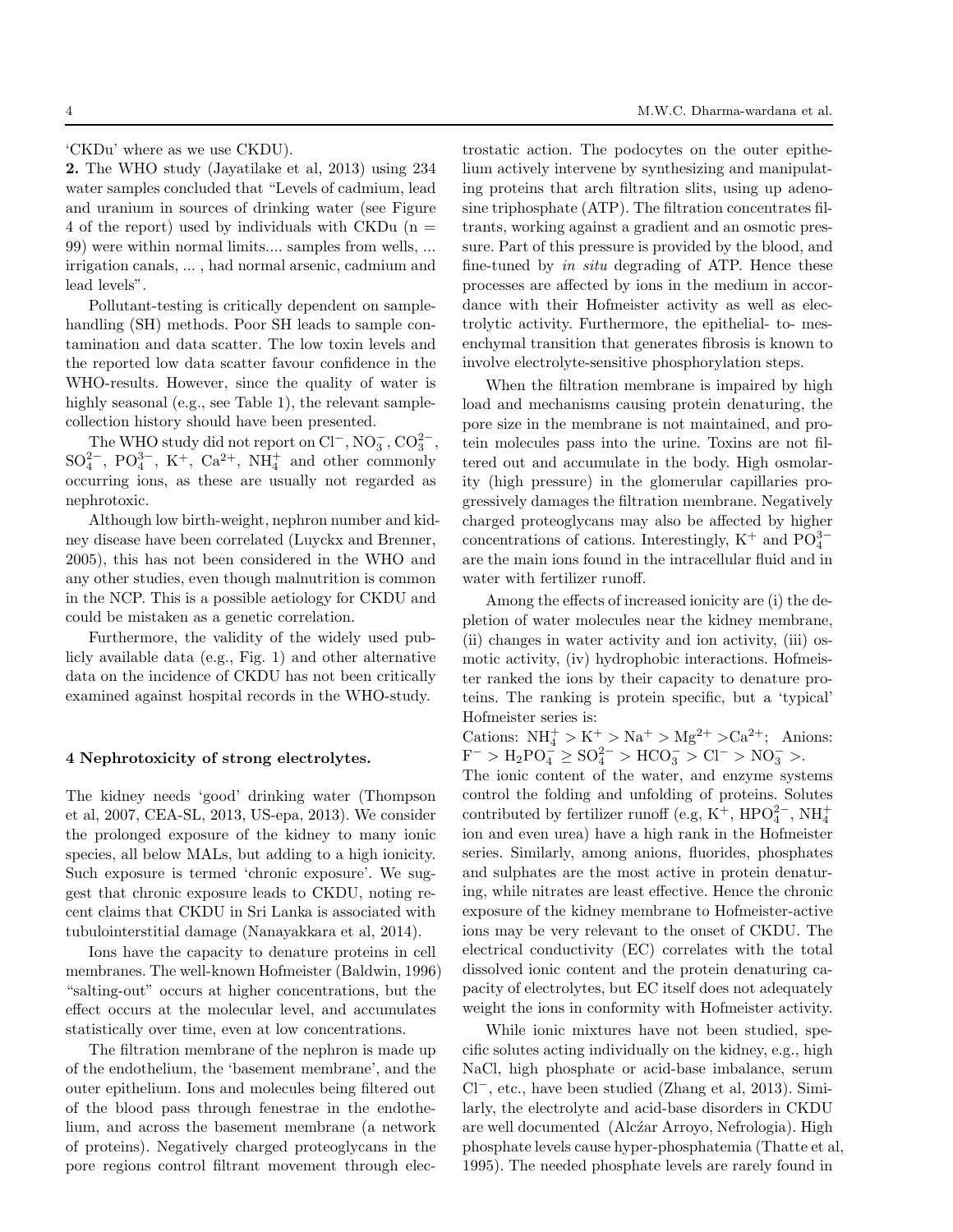water bodies. On the other hand, another phosphatecentric paradigm has been proposed very recently (Kuroo, 2013), but will not be examined here.

The role of phosphates in causing algal bloom, deteriorating water quality etc., is recognized. The guidelines (US-epa, 2013, Thompson et al, 2007) on drinking water mention nitrates (and nitrites) from fertilizer use and specify their MALs. Phosphates, even used in water purification (to remove heavy metals), are usually considered harmless, with an MAL of 2mg/l, i.e, within the same magnitude as the MAL for glyphosate (0.7mg/l). But unlike glyphosate which is not present in the NCP water,  $PO_4^{3-i}$  is abundant (Table 1).

The health effects of soft- and hard water (Ca, Mg, as bi/carbonates, and sulphate) are well known (Gray, 2007). Stroke, ischaemic heart disease, and gastric cancer are inversely correlated with hardness (i.e., up to moderate levels of hardness  $H < 170$  mg/l). An  $H \sim$ 100-150 mg/l is recommended for drinking water. Gray remarks (Gray, 2007, sec. 10.5) that "both Ca and Mg are common in ... foods, with only 5-20% of the daily intake ... coming from water. So why these relationships exist remains unclear". In our view, Ca, Mg, and bicarbonate are at the lower end of the Hofmeister series, while the "fertilizer ions"  $K^+$ , phosphate,  $NH_4^+$ are at the high end. This suggests that while the increase of hardness (below a threshold) correlates with good health, the increasing fertilizer ionicity (above a threshold) would correlate with increased ill health.

## 5 Ionicity and fertilizer-runoff into the NCP.

The notable CKDU areas, viz., Anuradhapura, Polonnaruwa, and Badulla lie along the Mahaweli river (Fig. 1), or near other irrigation works (e.g., Padaviya area). The 'accelerated Mahaweli project' linked the Mahaweli ganga ('ganga' = river), the Elahara canal, Sudu ganga, Jaya ganga and 'tanks' in the Anuradhapura area. Thus the extended Mahaweli basin covers most of the CKDUstricken areas. Most people in these "endemic" areas use water from four sources (i) some 3000 medium and large tanks, over 15,000 small tanks, rivers, irrigation streams etc. (ii) Ground wells dependent on the shallow regolith aquifers supported by the tank cascades (Panabokke, 2007). (iii) Deep tube wells etc., that may reach the deeper 'fracture zone' aquifers. (iv) Waterbearing quartzite strata that give rise to natural springs (Panabokke, 2007, Ch. 11)). The Kebithigollewa springs provide perennial spring water to a rural population free of CKDU, but face health risks from soft water.

Although there are many studies of the water in the NCP (Nilusha, 2012, Paranagama et al, 2012, Yatigammana, 2012), a comprehensive study similar to that for

the Rift valley (Clemens et al, 2003) is not available. In a multi-variate study (Paranagama et al, 2012) by RMIT-University scientists in Melbourne, an eigenvector analysis of the correlation matrices was conducted. We regard this as a significant study using good methodology. They showed that Na, Cl, Mg, F and Ca fall into one factor group showing strong inter-dependency. The soluble N and P fall together, while Cd is singled out at concentrations  $< 0.005$  mg/l (the WHO MAL). The first set is clearly from salts causing hardness. Nitrogen and phosphorus are not correlated in the non-stricken areas, while they are strongly correlated in the CKDUares. When N and P are strongly correlated, this is most easily understood in a common origin in typical N, P, K fertilizer runoffs that are "nonpoint source" pollutants. This supports our hypothesis that CKDU in the NCP is linked with fertilizer runoff into the river systems from agricultural activity in the central hills.

Five CKDU-villages, viz., Medawachchiya, Padaviya, Girandurukotte, Medirigirya and Nikaweva were identified circa 1990, 1992, 2000, 2004, 2007 respectively (Jayasekara et al, 2013). Thus the environmental cause of CKDU is gradually spreading, and retained once established. Jayasekera et al. have reported detailed incidence maps for these areas. These maps (Jayasekara et al, 2013) report CKDU data on a more microscopic basis than Fig.1 for each locality (e.g., Fig. 2 for the Girandurukotte - Pollonnauwa region). They illustrate the proximity of these CKDU areas to the Mahaweli river, and support our hypothesis that fertilizer-runoff ionicity is linked to kidney disease.

Table 1 presents data for the active dissolved Phosphorous in the main water reservoirs ('tanks') of the NCP, for 2012, as reported by the National Water Supply and Drainage Board of Sri Lanka (NWSDB-SL). The boldface entries indicate hypereutrophic lakes (using the 2002 classification, Joint Research Centre, European Union). Such high levels of phosphate correlate with the dry period of the NCP. The phosphaterich water seeps to the shallow aquifers which sustain the drinking-water wells. This water has a high ionicity from fertilizer runoff. When compared to municipal water, 'chronic exposure' to this water is proposed to carry an increased capacity for denaturing proteins. According to the US-EPA, 'Chronic exposure' is when exposure occurs over many years at concentrations that display no outward effects, and hence falling below the usual MALs.

Although the seasonal behaviour of regolith aquifers in a CKDU area is unavailable, the study of aquifers in the Malal Oya Basin (Panabokke, 2007) can be used. The total hardness  $(mg/l of CaCO<sub>3</sub>)$  exceeded 140 mg/l in 23 of the 24 wells studied (range: 94 mg/l to 2304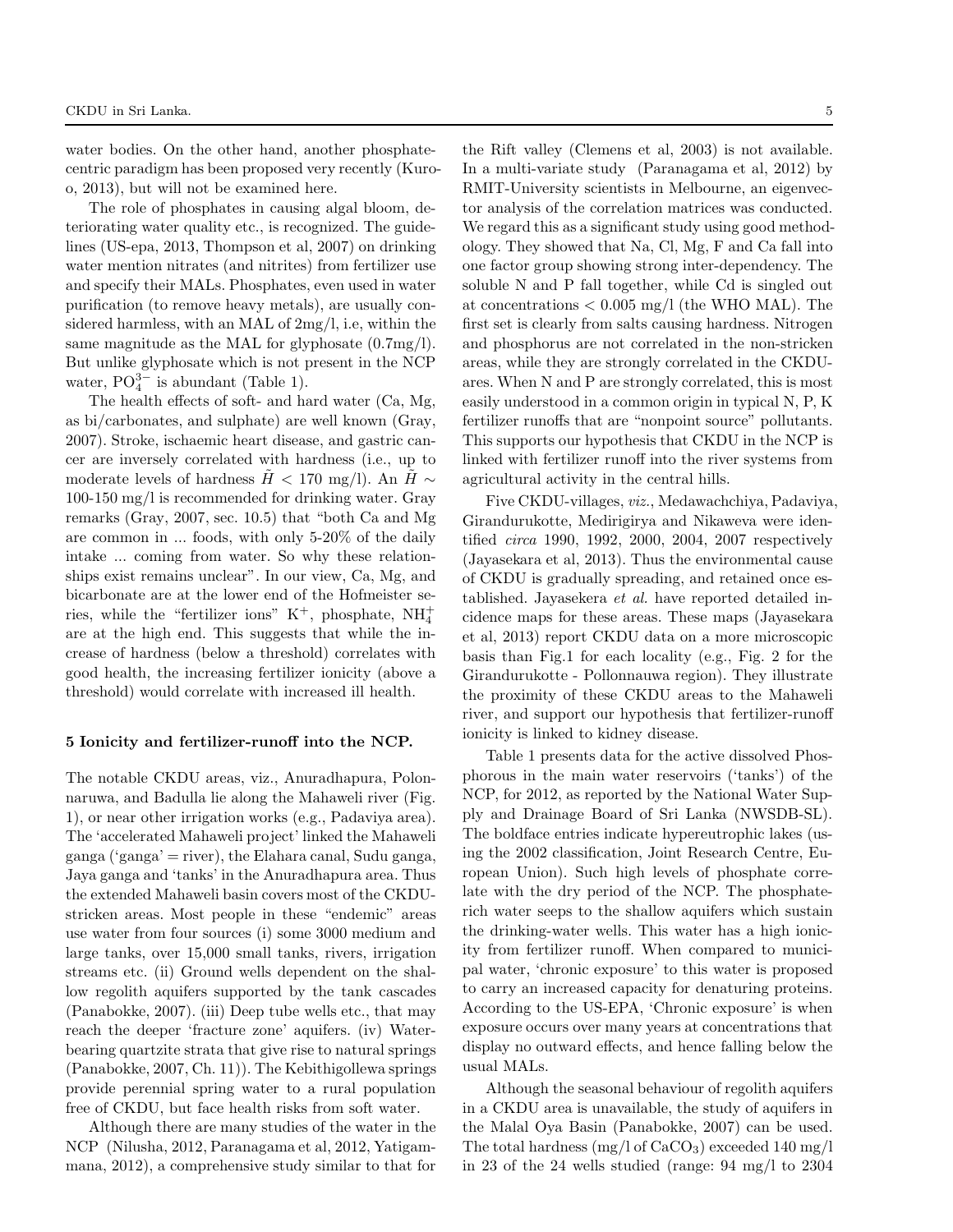Table 1 Dissolved reactive phosphorous concentration (mg/l.) in some reservoirs during the dry season in the NCP in 2012, Sri Lanka. The high concentrations are due to fertilizer runoff into the rivers during February to August from rain in the central hills (P-concentrations return to near normal by November during the rainy season of the dry zone (Nilusha, 2012, Paranagama et al, 2012, Yatigammana, 2012)). Boldface indicates hyper-eutrophic conditions. Source: NWSDB-SL.

| Reservoir (waeva) | Feb  | Mar  | Apr  | May  | Jun  | Jul  | Aug  |
|-------------------|------|------|------|------|------|------|------|
|                   |      |      |      |      |      |      |      |
|                   |      |      |      |      |      |      |      |
| Thuruwila w.      | 0.10 | 0.15 | 0.11 | 0.21 | 0.18 | 0.19 | 0.09 |
| Tissa w.          | 0.13 | 0.11 | 0.19 | 0.13 | 0.07 | 0.07 | 0.07 |
| Nuwara w.         | 0.02 | 0.15 | 0.12 | 0.12 | 0.11 | 0.10 | 0.11 |
| Nallachchiya w.   | 0.09 | 0.08 | 0.18 | 0.18 | 0.28 | 0.11 | 0.10 |
| Galnewa w.        | 0.13 | 0.11 | 0.18 | 0.21 | 0.36 | 0.17 | 0.16 |
| Eppawela w.       | 0.01 | 0.07 | 0.19 | 0.20 | 0.33 | 0.20 | 0.18 |
| Kala w.           | 0.11 | 0.14 | 0.14 | 0.15 | 0.15 | 0.05 | 0.15 |
| Mahakandarawa w.  | 0.12 | 0.14 | 0.03 | 0.17 | 0.19 | 0.17 | 0.20 |
| Habarana w.       | 0.16 | 0.03 | 0.08 | 0.07 | 0.18 | 0.11 | 0.06 |
| Kiriwaduna w.     | 0.03 | 0.08 | 0.14 | 0.06 | 0.20 | 0.14 | 0.16 |
| Padaviya w.       | 0.06 | 0.09 | 0.14 | 0.07 | 0.14 | 0.13 | 0.03 |
| Jayanthi w.       | 0.14 | 0.09 | 0.15 | 0.15 | 0.15 | 0.13 | 0.08 |
| Wahalkada w.      | 0.11 | 0.13 | 0.06 | 0.08 | 0.07 | 0.10 | 0.08 |
| Kebitigollawa w.  | 0.07 | 0.10 | 0.08 | 0.07 | 0.06 | 0.05 | 0.05 |
| Parakrama Samud.  | 0.20 | 0.06 | 0.13 | 0.08 | 0.14 | 0.13 | 0.23 |
| Minneriya w.      | 0.43 | 0.16 | 0.05 | 0.28 | 0.06 | 0.06 | 0.09 |

mg/l). The average electrical conductivity was over 400  $\mu$ S/cm for 22 out of 24 wells (range: 276 to 12,386  $\mu$ S/cm). These results confirm the high ionicity of these water sources, but their Hosmeister activity needs to be determined.

The hydrology of the soil may lead to increased ionicity. Panabokke studied a typical land unit in the NCP, and described five soil profiles (A-E). "Fluctuations in the water table occur most frequently in the locations of profiles C, D, and E. The alternating reducing and oxidizing conditions that arise as a result ... promote the solution of the iron and manganese which would get partly leached out in the receding water table, and partly precipitated in the form of concretions" (Panabokke, 1959). This type of redox fluctuations are important to many other non-equilibrium ionic processes, e.g., conversion of carbonate to bicarbonate and reaction with ambient  $CO<sub>2</sub>$ , the balance between, e.g.,  $\text{HPO}_4^{-2}$ ,  $\text{H}_2\text{PO}_4^-$  and the pH of the soil,  $\text{NO}_3^-$ ,  $\text{NO}_2^-$  and ambient oxygen in interactions with fertilizer runoff and other environmental aspects of ionic balance. This redox mechanism suggests that soil hydrology may create ionicity conditions needed for CKDU, even without fertilizer runoff inputs.

The pollution of lakes ("weva" or tanks) due to fertilizer runoff is demonstrated via their biological response. Algae inhabiting tanks in the early 20-th century produced no toxins (Kulasooriya, 2011), but the ecological stresses of phosphates (where farmers use even 5-10 times the optimal amounts of phosphate), increasing ionicity etc., have generated toxic cynobacteria in all NCP tanks (Perera et al, 2013). The de-

graded water quality further overloads the kidneys of NCP residents. While such studies of the effect of excess phosphate on microorganisms are available for aquatic bodies, little is known about the impact of fertilizer runoff on the soil microorganisms and their evolution under such stress.

An agricultural region with risk of high ionicity and CKDU is the Jaffna peninsula, already reporting some CKDU cases (Gunatilleke, 2013). However, according to Joshua et al. (Joshua et al, 2013), the trend is to convert irrigated farms into residential areas, reducing the use of water and fertilizer usage for agriculture.

# 5.1 Safe-water ionicity.

Water hardness  $\tilde{H}$  is used to indicate the Ca and Mg content with  $\tilde{H} = 2.5[\text{Ca}^{2+}(\text{ppm})] + 4.1[\text{Mg}^{2+}(\text{ppm})]$ . Ionicity is also related to the electrical conductivity (EC). Activity coefficients and other electrolytic properties like the conductivity can be related to the ionic strength  $I = (1/2) \sum_i c_i z_i^2$ , where  $z_i$  is the charge of the ionic species i with concentration  $c_i$ . However, a more detailed picture is given by the ionicity vector c made up of all the relevant  $c_i$ . In the following we use the notation  $c_i$  for the concentration of the *i*-th substance, while more specific symbols (e.g.,  $b_i$  for their values in blood) will be used for specific vectors. Thus the MALs in water of the ion i will be denoted by  $d_i$ rather than  $c_i$ . We have also constructed a CKDU-safewater ionicity (SWI),  $D_i$ , by studying the (CKDU-free) Anuradhapura municipal water and the Kebithigollewa spring-water values (using available or estimated data).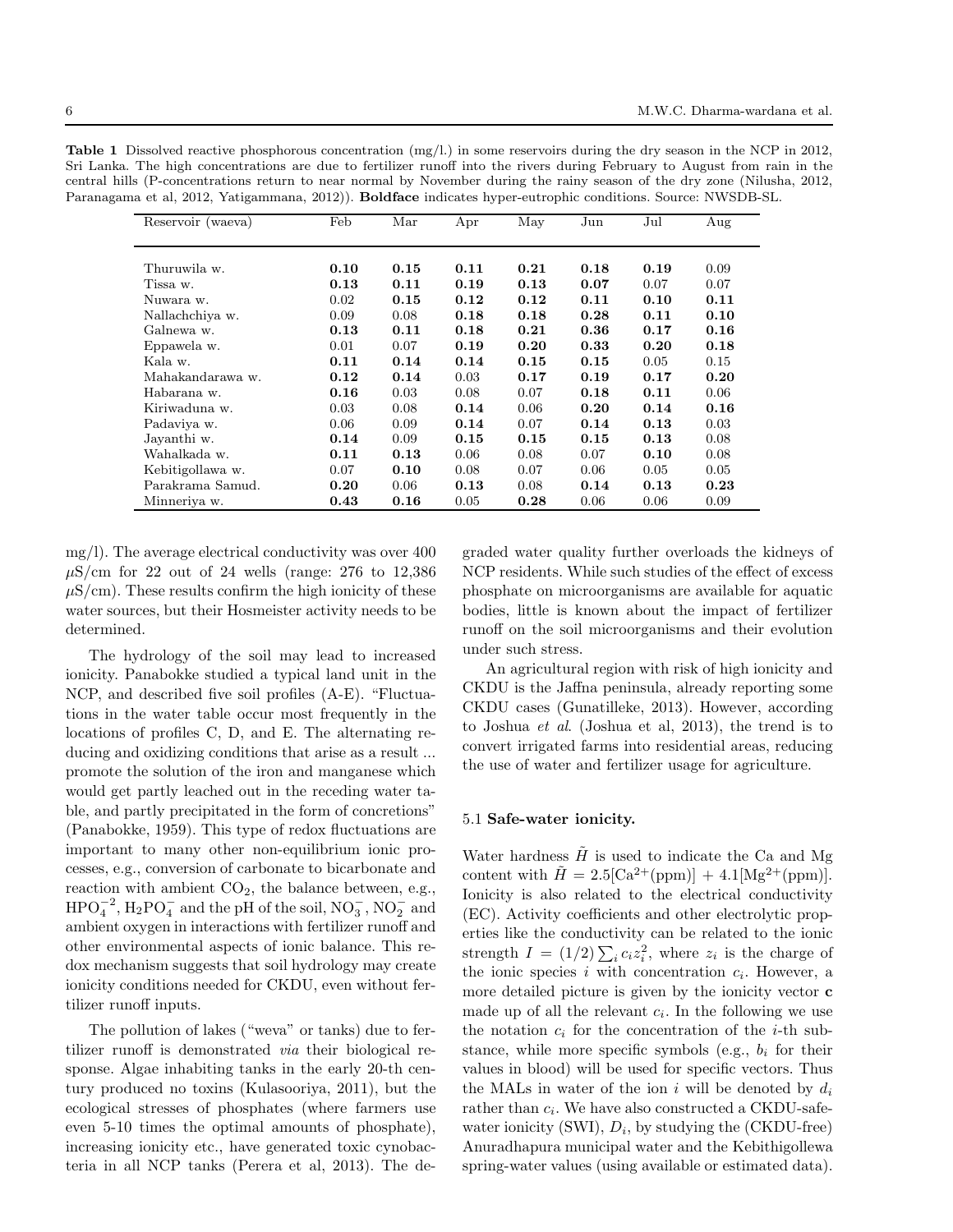Table 2 The ionicity vectors b for blood, the drinking-water MAL vector d, safe-water ionicity D, and 'typical' ionic compositions  $c^*$  in a CKDU area. See sec. 5.1 for discussion.

| item $i$ | Сa  | $Cl^-$ | HCO <sub>3</sub> | К              | Mg        | Na   | NO <sub>3</sub> | PO <sub>4</sub> | $SO_4$ | pH  | EC    |
|----------|-----|--------|------------------|----------------|-----------|------|-----------------|-----------------|--------|-----|-------|
|          |     |        |                  | mg/l           | $\pm 8\%$ |      |                 |                 |        |     | (S/m) |
| $b_i$    | 50  | 3600   | 1586             | 156            | 15        | 3243 | 1.9             | 32              | 24     | 7.4 | 0.65  |
| $d_i$    | 200 | 250    | 600              | 20             | 150       | 200  | 10              | $0.5\,$         | 250    | 7.5 | 0.8   |
| $D_i$    | 30  | 32     | 20               | $\overline{2}$ | 20        | 25   | 5               | 0.03            | 55     | 7   | na    |
| $c^*$    | 100 | 110    | 50               |                | 22        | 3.5  | 8.7             | 0.3             | 101    | 7.6 |       |



Fig. 2 A detailed map of a CKDU area by the Mahaweli river, with the number of CKDU patients per 1000 inhabitants indicated. (n.b., Fig. 1 uses patients per district). This map has been adapted from published work (Jayasekara et al, 2013) where maps for additional areas are given.

That is, the known composition of two CKDU free areas in the NCP, namely, Anuradhapura-city where municipal water is used, and Kebithigollewa (natural spring water) provide a range of values for  $c_i$ , within which we deem to have a mean safe ionicity denoted by  $D_i$ . We take the phosphate level in uncontaminated lakes  $(\leq 0.03 \text{ mg/l})$  as the SWI value (i.e,  $D_{\text{PO}_4}$ ).

The blood contains many ions, some in mmol/liter, while others are in  $\mu$ mol/l, and yet they play an important physiological role. We consider the following ions written alphabetically.

Al, Ca, Cl, Cu, F, Fe, H,  $HCO<sub>3</sub>$ , K, Mg, Na, NO<sub>3</sub>,  $PO<sub>4</sub>, SO<sub>4</sub>, Zn.$ 

Ionic concentrations satisfy certain constraints due to their interactions and mass-action effects. Thus, e.g.,  $HCO<sub>3</sub>$  and  $CO<sub>3</sub>$  ions are linked by the concentration of hydrogen ions. However, chemical equilibrium is rarely attained in nature. This justifies treating them as approximately independent variables represented by a direction vector  $c_i$ , orthogonal to others when  $i \neq j$  (i.e., for example,  $c_1$  is a variable independent of  $c_2$ ). If chemical or physiological interactions make the two variables non-orthogonal, we may include such effects via the overlaps  $S_{ij}$  of the two vectors  $c_i, c_j$  and handle the equations via the technique of Lagrange multipliers. However, here we neglect them by setting  $S_{ij} \to \delta_{ij}$ . If we associate a Hofmeister activity  $a_i$  with the *i*-th ionic species, then we can also define a Hofmeister-weighted ionicity  $I_h = \sum_i a_i c_i$  as a single number characterizing the action of a mixture of ions.

Urea, used in fertilizers, plays a role in denaturing proteins, and in kidney function. It exists in water in a quasi-ionic state due to association with  $H^+$  or  $OH^-$ , and contributes to the ionicity.

In tables 2 and 3 typical values of  $b_i$  for blood serum,  $d_i$  for MAL in water,  $D_i$  for SWI, and  $c_i^*$  of a 'typical' NCP-water sample are given. This is a 'model water sample' for CKDU areas, constructed by reviewing many published reports (Wasana et al, 2012, Nilusha, 2012, Paranagama et al, 2012, Lasantha et al, 2008, Yatigammana, 2012).

The ionicity of drinking water is significantly different from that of the blood. The blood obtains its salts largely from food. The ionic composition of plants, meat and fish are strictly controlled by various physiological processes; in contrast, biological species cannot adequately control trace toxins which may bio-accumulate. However, the WHO study (Jayatilake et al, 2013), and other studies (Chandrajith et al, 2011, Yatigammana, 2012, Paranagama et al, 2012, Nilusha, 2012) show that metal toxins in food are negligible except for cases like lotus root. The principal components of the NCP-diet are rice, vegetables, curried fish or meat, and lentils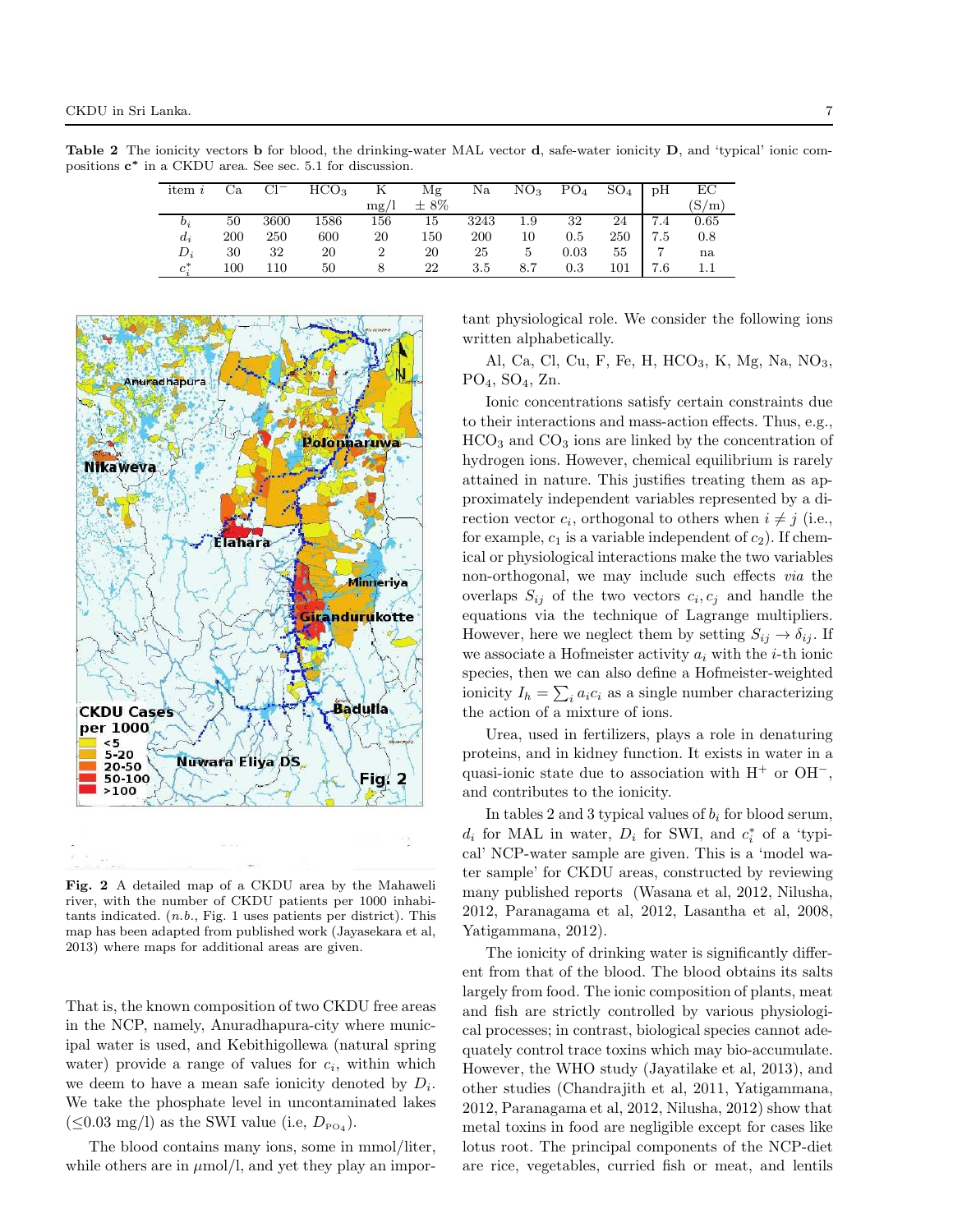| <b>Table 3</b> This table reports ionicity data equivalent to those |  |  |  |
|---------------------------------------------------------------------|--|--|--|
| in Table 2, for trace ions, viz., Aluminum to Zinc.                 |  |  |  |

|         |            |                           |   |              | item <i>i</i> Al As Cd Cu $F^-$ Fe Pb Zn                            |    |    |     |
|---------|------------|---------------------------|---|--------------|---------------------------------------------------------------------|----|----|-----|
|         |            |                           |   |              | $\mu$ g/l $\pm 40\%$                                                |    |    |     |
| $b_i$   |            |                           |   |              | $\langle 10 \quad 0 \quad .2 \quad 125 \quad 30 \quad 115 \quad 80$ |    |    | 900 |
| $d_i$   | <b>200</b> |                           |   |              | 10 5 1130 2000 300 15 5000                                          |    |    |     |
| $D_i$   | 200        | $\overline{\phantom{a}2}$ | 3 | na 400       |                                                                     | na | na | na  |
| $c_i^*$ | 50 —       |                           |   | 4 1.5 na 800 |                                                                     | na | na | na  |

(Lens culinaris). Chemical analyses show that the NCPfish are safe for consumption. (Subasinghe et al, 2012, WHO-SL-reports, 2013) Lentils remain safe even when grown in toxic soil (Ismael et al, 2012). Hence CKDU is, on balance, likely to be linked to the quality of drinking water and not food.

The MALs used in different contexts differ; e.g., CODEX allows 50mg/l of Nitrate in bottled water, but not in municipal water. The MALs  $d_i$  given in regulatory documents have not been constructed taking account of the consorted effect of several ionic species, and recognizing CKDU as a possible outcome of such water ionicity. WHO regulatory documents (WHO-guidelines, 2011) discuss studies on Ca, Mg and other ions in relation to cardio-vascular diseases, but not kidney disease. Experimental data regarding how high-ionicity water affects the proteins in the kidney membrane (or related model proteins) are needed to clarify the questions raised here. The trace-ions included in Table 3 are not a primary reason for CKDU. They become relevant (and toxic) when the kidney is debilitated and fails to eliminate them. It should be noted that fertilizer runoff may contain some of these trace ions in MAL-conforming amounts, although their joint effect is unknown. This leads us to consider that a repeat of the WHO-type study (sec. 3), extended to be more comprehensive, as in the Ethiopian study (Clemens et al, 2003). It should include common 'safe' ions as well; such a study is necessary to review the findings of the WHO-study where no conclusive nephrotoxins were found.

It would be useful to set definitive upper thresholds for ionicity when CKDU becomes very likely. However, we currently have no empirical estimates, although a model based on the Hofmeister ionicity  $I_h$  of the ions found in the fertilizer-runoff could be formulated.

Legislating agrochemical use to follow chemistry (not sales push and subsidies), funding research for reducing the need for agrochemicals (Waidyanatha, 2013, Waidyanatha et al, 1979), use of precision-farming methods with in situ soil analysis during farming (US-EPA, 2003), are needed to optimize agricultural practices as well as environmental health.

## 6 Conclusion

In this study we noted the correlation (both in space and time) of the incidence of CKDU in Sri Lanka with the ecological consequences of (i) the onset of excess fertilizer use, often as much as 5-10 times the recommended amounts, (ii) the unwitting creation of a conduit moving excess-fertilizer to the North-central province by irrigation systems, adding to the ionicity of the water, (iii) prolonged use of excessively ionic water is suggested to cause CKDU by a Hofmeister-type proteindenaturing mechanism in the kidney.

## References

- Acquavella JF, Alexander BH, Mandel JS, Gustin C, Baker B, Chapman P, Bleeke M (2004) Glyphosate biomonitoring for farmers and their families: results from the farm family exposure study. Environ Health Perspect 112(3):321–326
- Agriculture Dept Sl (2013) crop recommendations. Website: http://www.agridept.gov.lk/index. php/si/crop-recommendations/903
- Alc´zar Arroyo R (Nefrologia) 2008. 28 87–93(Suppl 3):http://www.ncbi.nlm.nih.gov/pubmed/19018, 744
- Arora P, Vasa P, Brenner D, Iglar K, McFarlane P, Morrison H, Badawi A (2013) Prevalence estimates of chronic kidney disease in Canada: results of a nationally representative survey. CMAJ 185:E417 – E423
- Baldwin RL (1996) Biophys J 71:2056–2063
- Bandara J, Senevirathna D DMAN, DMRSB, Herath V, Abeysekara T, Rajapaksha K (2008) Chronic renal failure among farm families in cascade irrigation systems in Sri Lanka associated with elevated dietary cadmium levels in rice and freshwater fish (tilapia). Geochem Envron & Health 30:3465–78
- BGS (2001) Arsenic contamination of groundwater in Bangladesh: Final report. Tech. rep., British Geological Survey Keyworth, England
- CEA-SL (2013) Tech. rep., CEA-SL, Central environmental authority, Sri Lanka., website: http://www. eco-web.com/reg/02553.html
- Chandrajith R, S Nanayakkara S, K Itai K, Aturaliya TNC, Dissanayake CB, Abeysekera T, Harada H, Watanabe T, Koizumi A (2011) Chronic kidney diseases of uncertain etiology in Sri Lanka: geographic distribution and environmental implications. Environ Geochem Health 33:267–278
- Clemens R, Bjorvatn K, Frengstad B, Melaku Z, Tekle-Haimanot R, Siewer U (2003) Drinking water quality in the Ethiopian section of the East African Rift val-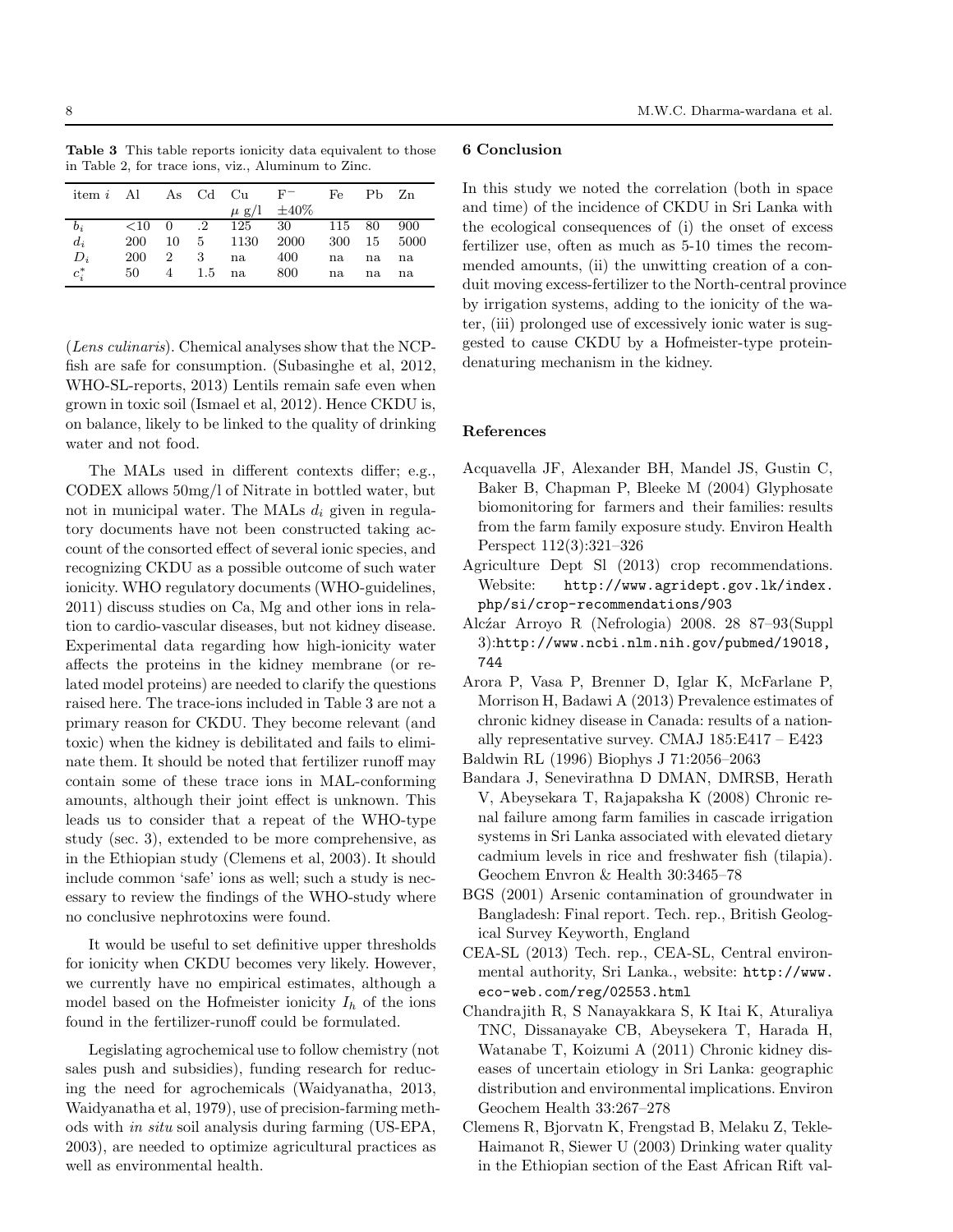ley I - data and health aspects. The Science of the Total Environment 311:365–30

- Coresh J, Selvin E, Stevens L, J M, JW K, Eggers P, Van Lente F, Levey AS (2007) Prevalence of chronic kidney disease in the United States. JAMA 298:2038 – 2047.
- Gracia-Tabanino R, J D, and J, A O (2005) Proteinuria and chronic renal failure in the coast of El Salvador: detection with low cost methods and associated factors. Nefrologia XXXV(1)
- Gray NF (2007) Drinking Water Quality. Cambridge University Press, Cambridge, UK.
- Gunatilleke N (2013) Kidney disease now spreads to north. Daily News, October 7, Sri Lanka.
- Gunawardane RP (1987) Studies on complete and partial acidulation of Eppawel apatite. J Natn Sci Coun Sri Lanka 15:183, http://thakshana.nsf.ac.lk/ pdf/JNSF1-25/JNSF15\_2/JNSF15\_2\_183.pdf
- Illeperuma OA (2011) Geo-environmental factors associated in the Rajarata kidney disease. Website:http://www.sundaytimes.lk/110731/ Plus/plus\_11.html
- Illeperuma OA, Dharmagunawardhane HA, Herath KRP (2009) Dissolution of aluminium from substandard utensils under high fluoride stress: A possible risk factor for chronic renal failures in the North-Central province. Journal of the National Science Foundation of Sri Lanka 37:219–222
- Ismael DS, Vollmannova A, Timoracka M, Harnagozo L (2012) Risk of lentil seed contamination by risk metals from the soil. Microbio biotech and Food science 2:338
- ITFG (2014) Glyphosate and chronic kidney disease - Sri Lanka. Tech. rep., Industry Task Force on Glyphosate, http://www.glyphosate.eu/glyphosateand-chronic-kidney- disease-sri-lanka
- Jayasekara JMKB, Dissanayake1 DM, Adhikari SB, Bandara P (2013) Geographical distribution of chronic kidney disease of unknown origin in north central region of Sri Lanka. Cey Medical J 58:6–9
- Jayasumana C, Parangama P, Amarasinghe M (2011) Chronic kidney disease of unknown etiology (ckdu) and arsenic in ground water in Sri Lanka. presence of arsenic in pesticides used in Sri Lanka. In: Proc. workshop on Challenges in groundwater Management in Sri Lanka, website http://www.wrb.gov. lk/web/images/stories/downloads/Scientific\_ Reportsproceeding\_07\_april\_11.pdf
- Jayasumana MACS, Paranagama PA, Amarasinghe MD, Wijewardane KMRC, Dahanayake KS, Fonseka SI, Rajakaruna KDLM, Mahamithawa AMP, Samarasinghe UD, Senanayake VK (2013) Possible link of chronic arsenic toxicity with chronic kidney disease

of unknown etiology in Sri Lanka. Journal of Natural Science Research 3(1):64–73

- Jayatilake N, S M, Maheepala P, Metha, R F, project Team CNR (2013) Chronic kidney disease of uncertain aetiology, prevalence and causative factors in a developing country. BMC Nephrology 14:180
- Jessani S, Bux R, Jafar T (2014) Prevalence, determinants, and management of chronic kidney disease in Karachi, Pakistan - a community based crosssectional study. BMC Nephrology 15:90
- Joshua WD, Thushyanthy M, Nanthagoban N (2013) Seasonal variation of water table and groundwater quality of the karst aquifer of the Jaffna peninsula-Sri Lanka. J Natn Sci Foundation Sri Lanka 41:3–12
- Kulasooriya SA (2011) Cyanobacteria: Pioneers of planet earth. Ceylon Journal of Science (Bio Sci) 40(2):71–88
- Kulatunga KMSB, Illeperuma OA (2013) Fluoride assisted aluminium leaching during cooking and its relevance to chronic renal failure. In: Yatigammana S (ed) International Symposium, Water Quality and Human health, vol I, p 53
- Kuro-o M (2013) A phosphate-centric paradigm for pathophysiology and therapy of chronic kidney disease. Kidney inter, Suppl 3:420–426, website http://dx.doi.org/10.1038/kisup.2013.88
- Lasantha PAPGR, Gonawala JML, Wijekoon D (2008) Groundwater quality in Anuradhapura district with special reference to fluoride. groundwater in Sri Lanka - a most precious but highly threatened resource. Occasional Publication by national Academy of Sciences of Sri Lanka 1:48–64
- Lin B, Shao L, Luo Q, Ou-yang L, Zhou F, Du B, He Q, Wu J, Xu N, Chen J (2014) Prevalence of chronic kidney disease and its association with metabolic diseases: a cross-sectional survey in Zhejiang province, eastern China. BMC Nephrology 15
- Luyckx VA, Brenner BM (2005) Low birth weight, nephron number, and kidney disease. Kidney Int Suppl 68:S68 –S77
- MGubarak AM (2011) Current state of waterqualitymonitoring and lab facilities in Sri Lanka. http://tsunami.obeysekera.net/Presentations/ Mubarak.pdf
- Nanayakkara S, Senevirathna S, Abeysekera T, Chandrajith R, Ratnatunga N, Gunarathne E, Yan J, Hitomi T, Muso E, Komiya T, Harada KH, Liu W, Kobayashi H, Okuda H, Sawatari H, Matsuda F, Yamada R, Watanabe T, Miyataka H, Himeno S, Koizumi A (2014) An integrative study of the genetic, social and environmental determinants of chronic kidney disease characterized by tubulointerstitial damages in the north central region of Sri